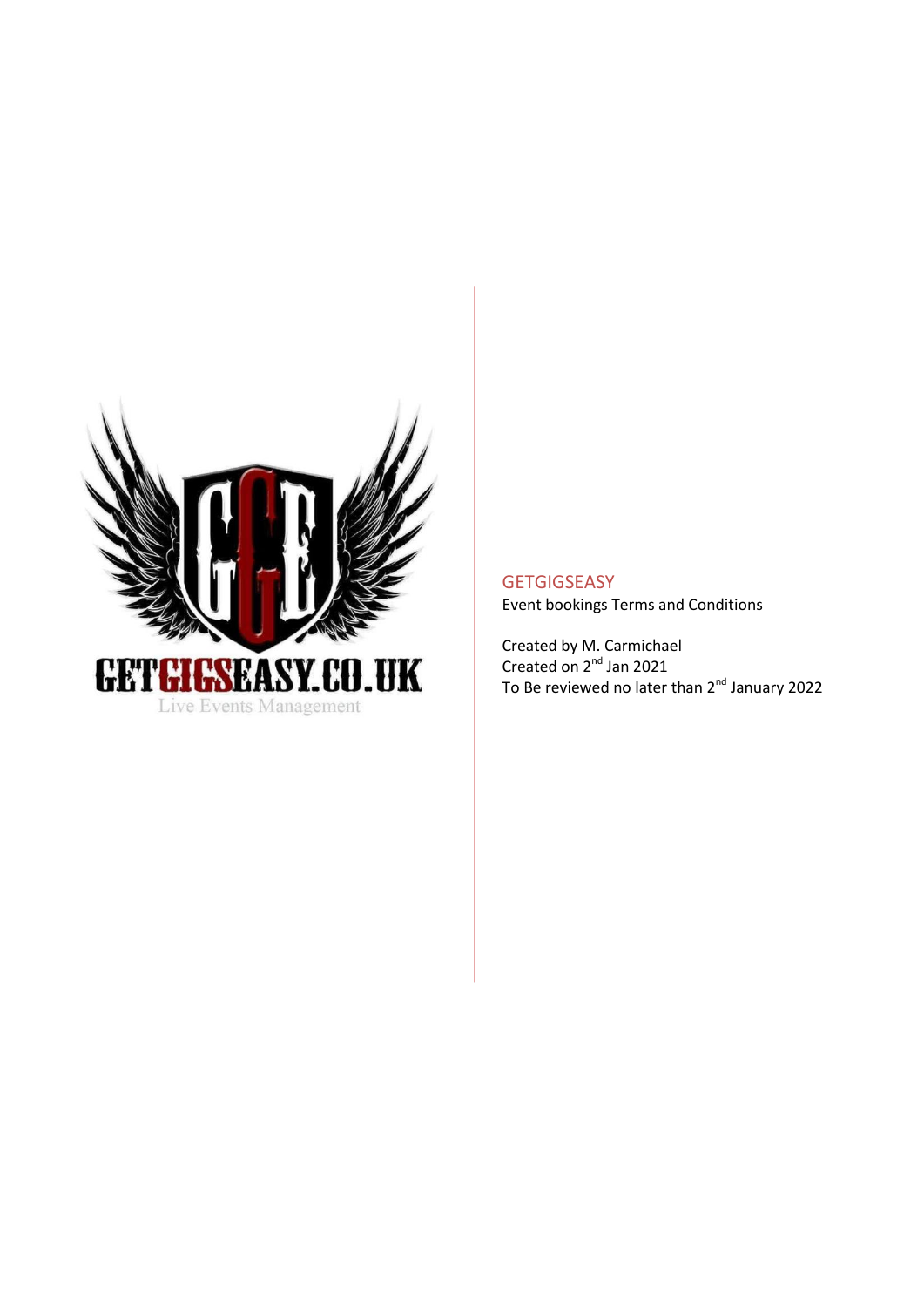# **Terms & Conditions**

### **Terms of reference**

- For the purposes of this document, GetGigsEasy will be referred to as "the Agent".
- The term "Client" refers to the person who has booked the performance.
- The term "Artist" is not specific to a single performer, but a generic term that applies to all performers, entertainers, DJs, band members, duos and solo artists.

The Agent acts as an agent between the Artist and the Client. The contract, described as "Events Pack" is between those two parties. Any responsibility for the fulfilment of this contract is between the Artist and the Client. The Agent accepts no liability for non-fulfilment or breach of contract save any breach of the Agent's Responsibilities.

These are the terms and conditions of booking. By agreeing to the booking verbally, by email, social media messaging or in writing, the Client or Artist agree to these terms. This document may be used in conjunction with a Rider and/or contract. It is divided into sections to draw special attention to each party's responsibilities; however, it should be read in its entirety by all persons involved in the booking process to gain an overall understanding of what is expected of each party.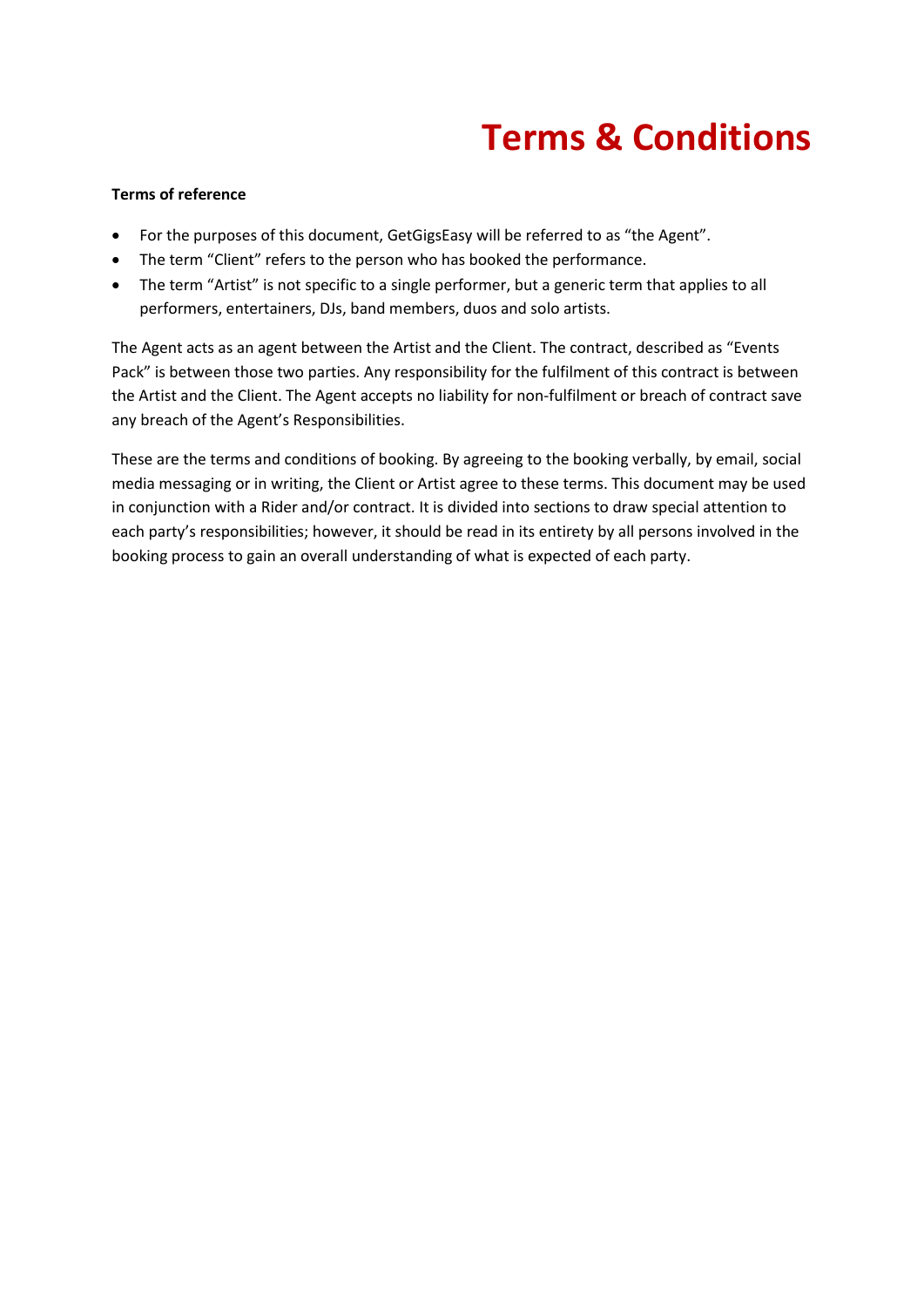### **Agent's Responsibilities**

- a. The Agent will offer help and advice in the negotiation process with both parties and act as a "Go-between" in the build up to the event.
- b. The Agent agrees to provide the Client with a high standard of musician suitable to entertain the guests at the event; however, ultimately, everything within the performance is the Artist's responsibility. This includes, but is not limited to: arriving at the venue on time, working to a high standard, performing for the agreed length of time, playing suitable music for the clientele, providing good quality, safe and working equipment and behaving in a professional manner.
- c. In the unlikely event that an Artist does not meet the expectations of the Client, then the agent will endeavour to replace any future performances with a more appropriate act.

## **Artist's Responsibilities**

- a. The Artist's fee is outlined on the Event Pack. The Artist agrees that this fee is inclusive of all expenses, unless otherwise detailed on the Event Pack. The Artist is not employed by the Agent and is therefore responsible for their own tax, national insurance contributions and anything else that they might become responsible for by accepting a fee.
- b. The Artist should provide safe, working equipment and public liability insurance with a minimum of £5,000,000 worth of cover. Equipment should be PAT tested annually, and certificates should be available for inspection upon the Client's request.
- c. The Artist should perform at their highest standard and give a true representation of their recorded material.
- d. The Artist must not drink alcohol excessively before or during the performance or use illegal or banned substances.
- e. The Artist should arrive with more than enough time to meet the Client, set up their equipment, check any safety requirements of the venue, carry out a brief sound check and be ready to perform. The Artist agrees to the Timings set out in the Event Pack.
- f. The Artist agrees to be suitably attired for the performance and agrees to adhere to any dress code the venue has in place.
- g. The adjustment of the volume and sound level of any equipment shall be as the Client reasonably requires. Please see the section on the Event Pack relating to volume limiters.
- h. It is the responsibility of the Artist to provide any equipment they will need to perform. If the venue has an "in house" PA system, it is the responsibility of the Artist to check what equipment they will need to bring and provide everything necessary to work with the equipment supplied by the venue.
- i. The Artist will not book any performances directly with the Client or any person or venue associated with the Client. The Artist agrees that any opportunity, arising from a performance booked through the Agent, should be negotiated through the Agent.
- j. Should one member of a band be unable to perform, for whatever reason, it is the responsibility of the band to find a suitable "dep" or understudy. The stand in must be of a high enough musical calibre to deliver a performance to a similar standard as the Artist's usual show. The use of a dep musician is not grounds for the Client to cancel the performance and the band will be entitled to their fee in its entirety unless the member of the band unable to perform is a "celebrity".
- k. No fee shall be payable to the artists for a suspension of this engagement for the reason of: Royal Demise, National Mourning, Fire, Epidemic, War, Strikes, lockout or by reason or order of any Licensing or Public Authority.